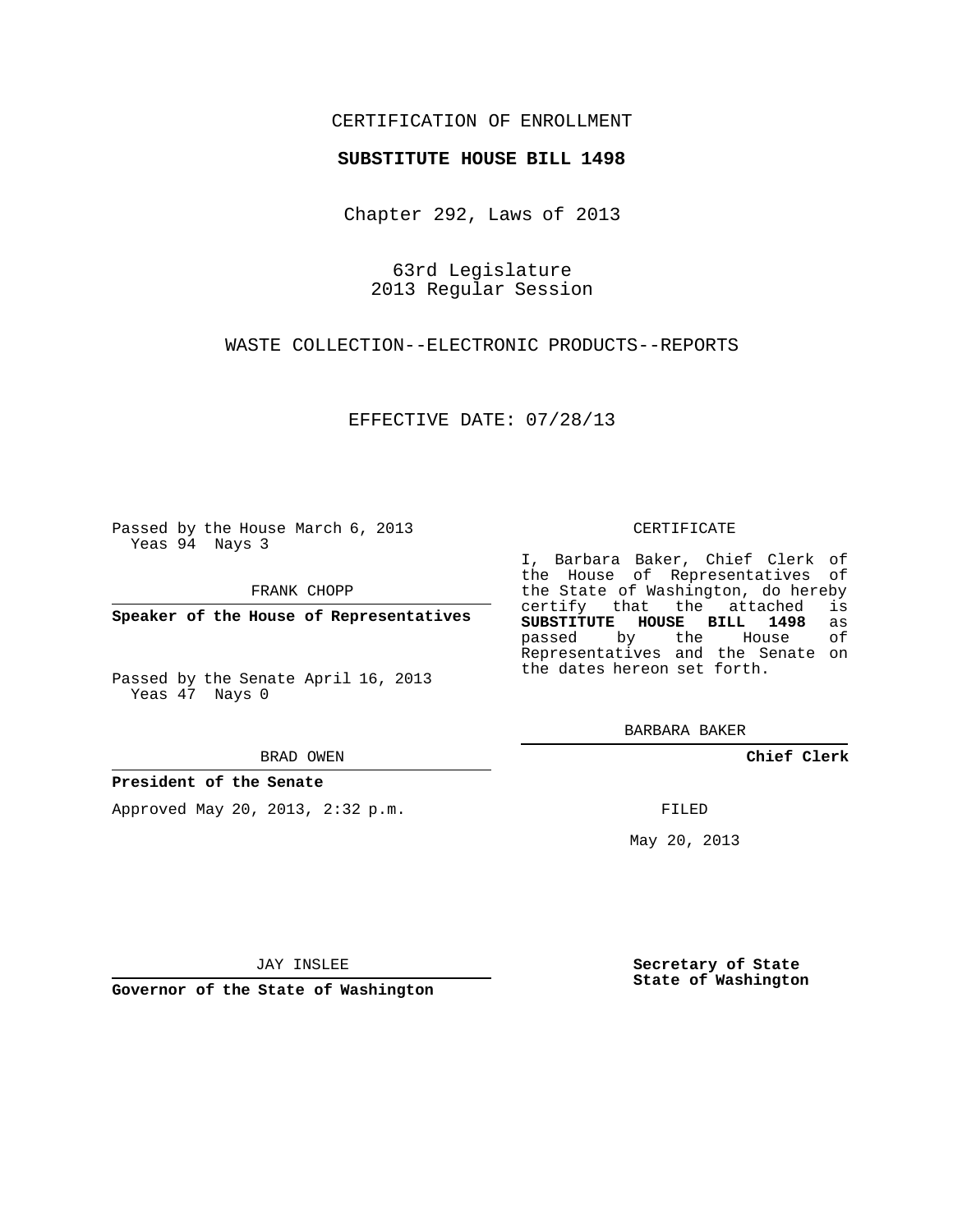# **SUBSTITUTE HOUSE BILL 1498** \_\_\_\_\_\_\_\_\_\_\_\_\_\_\_\_\_\_\_\_\_\_\_\_\_\_\_\_\_\_\_\_\_\_\_\_\_\_\_\_\_\_\_\_\_

\_\_\_\_\_\_\_\_\_\_\_\_\_\_\_\_\_\_\_\_\_\_\_\_\_\_\_\_\_\_\_\_\_\_\_\_\_\_\_\_\_\_\_\_\_

Passed Legislature - 2013 Regular Session

**State of Washington 63rd Legislature 2013 Regular Session By** House Environment (originally sponsored by Representatives Upthegrove, Short, and Ryu)

READ FIRST TIME 02/21/13.

 AN ACT Relating to improving reports on electronic waste 2 collection; and amending RCW 70.95N.140.

BE IT ENACTED BY THE LEGISLATURE OF THE STATE OF WASHINGTON:

 **Sec. 1.** RCW 70.95N.140 and 2006 c 183 s 14 are each amended to read as follows:

 (1) By March 1st of the second program year and each program year thereafter, the authority and each authorized party shall file with the department an annual report for the preceding program year.

(2) The annual report must include the following information:

10 (a) The total weight in pounds of each type of covered electronic products collected and recycled, by county, during the preceding program year including documentation verifying collection and processing of that material. The total weight in pounds includes orphan products. The report must also indicate and document the weight in pounds received from each nonprofit charitable organization primarily engaged in the business of reuse and resale used by the plan. The report must document the weight in pounds that were received in large quantities from small businesses, small governments, charities and school districts as described in RCW 70.95N.090(5);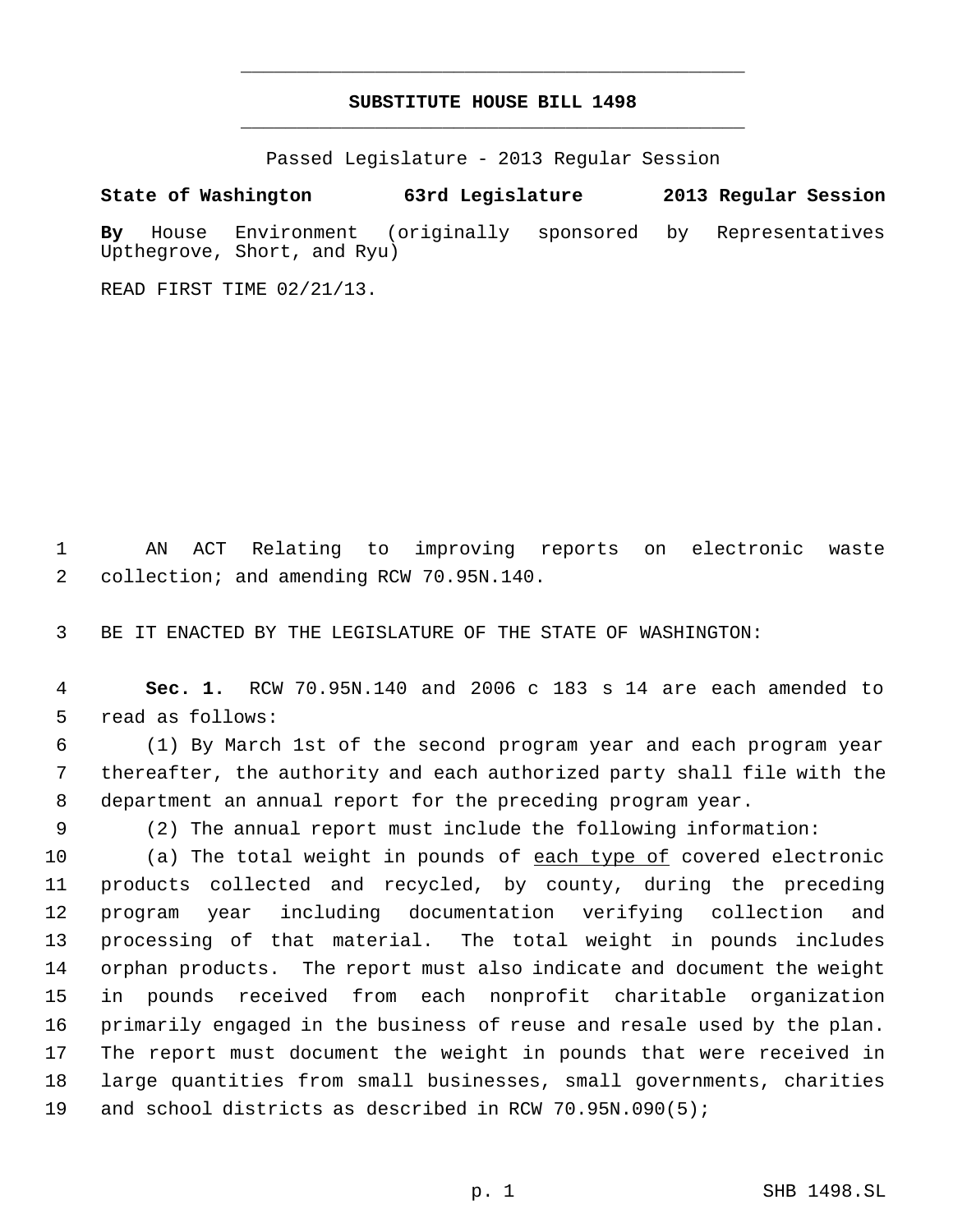(b) The collection services provided in each county and for each city with a population over ten thousand including a list of all collection sites and services operating in the state in the prior program year and the parties who operated them;

 (c) $(i)$  A list of processors used, the weight of covered electronic products processed by each direct processor, and a description of the processes and methods used to recycle the covered electronic products including a description of the processing and facility locations. The report must also include a list of subcontractors who further processed 10 or recycled unwanted covered electronic products( $(\tau)$ ) or electronic 11 components, ((or electronic scrap described in section 26(1) of this  $act$ , including facility locations.

13 (ii) An estimate of the weight of each type of material recovered 14 as a result of the processing of recycled covered electronic products. 15 Recovered materials catalogued under this subsection must include, at 16 a minimum: Cathode ray tube glass, circuit boards, batteries, mercury-17 containing devices, plastics, and metals.

18 (iii) An estimate of the percentage, by weight, of all collected 19 products that ultimately are reused, recycled, or end up as residual 20 waste that is disposed of in another manner;

21 (d) ((Other-documentation-as-established-under-section-26(3)-of 22  $\theta$  this act;

23  $(e)$ ) Educational and promotional efforts that were undertaken;

24 ( $(\{\pm\})$ ) (e) The results of sampling and sorting as required in RCW 70.95N.110, including a list of the brand names of covered electronic products by product type, the number of covered electronic products by product type, the weight of covered electronic products that are identified for each brand name or that lack a manufacturer's brand, and the total weight of the sample by product type;

30 ( $(\frac{1}{3})$ ) (f) The list of manufacturers that are participating in the 31 standard plan; ((and

 $\{\hbox{h}\}\)$  (g) A description of program revenues and costs, including: 33 (i) The total cost of the program; and (ii) the average cost of the 34 program per pound of covered electronic product collected;

 (h) A detailed accounting of the following costs of the program: (i) Program delivery, including: (A) Education and promotional efforts; (B) collection; (C) transportation; and (D) processing and 38 labor; and (ii) program administration;